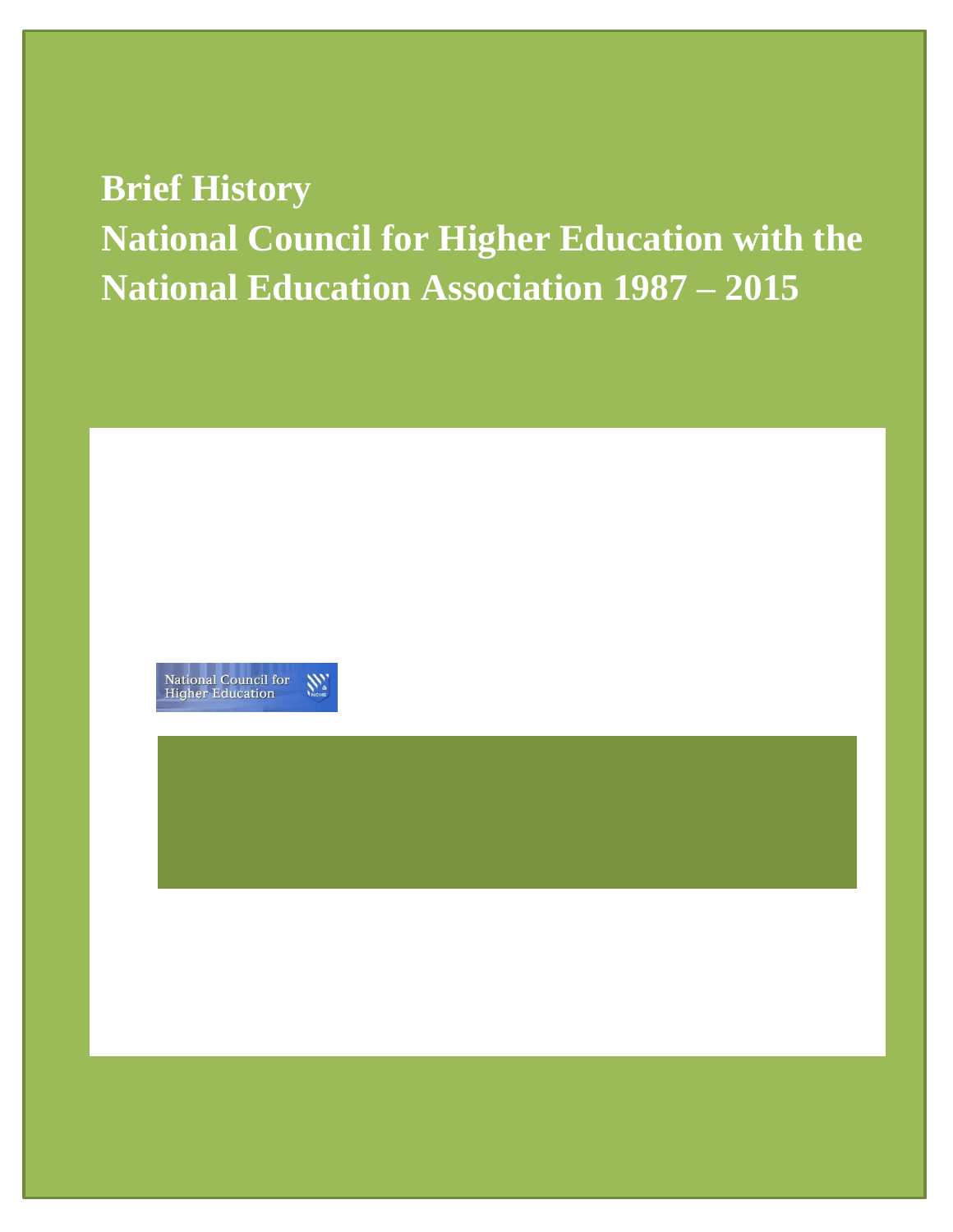## **Brief History:**

## **National Council for Higher Education With the National Education Association**

#### **Preface**

Prior to the creation of the National Council for Higher Education (NCHE), the National Education Association (NEA) higher education program was heavily staff driven. Governance was used more in a consultative role on occasion except for organizing campaigns. However, with the establishment of NCHE, the NEA began to use the NCHE presidents and other key leaders more and more as the public face of NEA's higher education membership and program. The NCHE president and higher education leaders have subsequently been the representatives for NEA in national and international higher education program and for discussion of issues. Thus, NCHE leadership and the NEA higher education program are inseparable in many ways, with staff and NCHE leaders working collaboratively ever since the formation of the organization.

#### **Pre-NCHE**

Before NCHE'S inception, two groups represented higher education. The NEA Higher Education Council, with its members elected by geographic regions, served as the governance body for higher education members within NEA. At the same time, the second group – an informal Higher Education Caucus – met during the NEA Representative Assembly (RA) and the higher education conference. This group served as an advocate for higher education issues and concern within NEA since the caucus was not limited to charges established by NEA.

In the early 1980s, however, higher education members and the NEA began to look for a more effective voice for higher education. As a result, the Higher Education Council was replaced by the Standing Committee on Higher Education where 12 members were appointed by the NEA president. It is important to note that both the Standing Committee and its predecessor, the Higher Education Council, served as futures-thinking bodies for NEA, focusing on organizing, advocacy, issue, and directions for higher education.

By the mid 1980s, NEA asked again that higher education look for ways to broaden its voice within the Association beyond the Standing Committee and the informal caucus. NEA suggested the National Council for Urban Education Association (NCUEA) as a model that would serve higher education well. NEA was willing to give a new "council" the exact same status and privileges as NCUEA, including a contract providing some financial and staff support, an office, and official observer status at the NEA Board, Executive Committee, and Budget Committee meetings, among others. In the NEA structure, these councils were technically caucuses, but they were awarded additional status and support. As a result, at the 1987 NEA Higher Education Conference, members voted to dissolve the Higher Education Caucus in favor of the National Council for Higher Education. (The only parallel benefit afforded to NCUEA but promised and never given to NCHE was a seat on the National Foundation for the Improvement of Education Board.)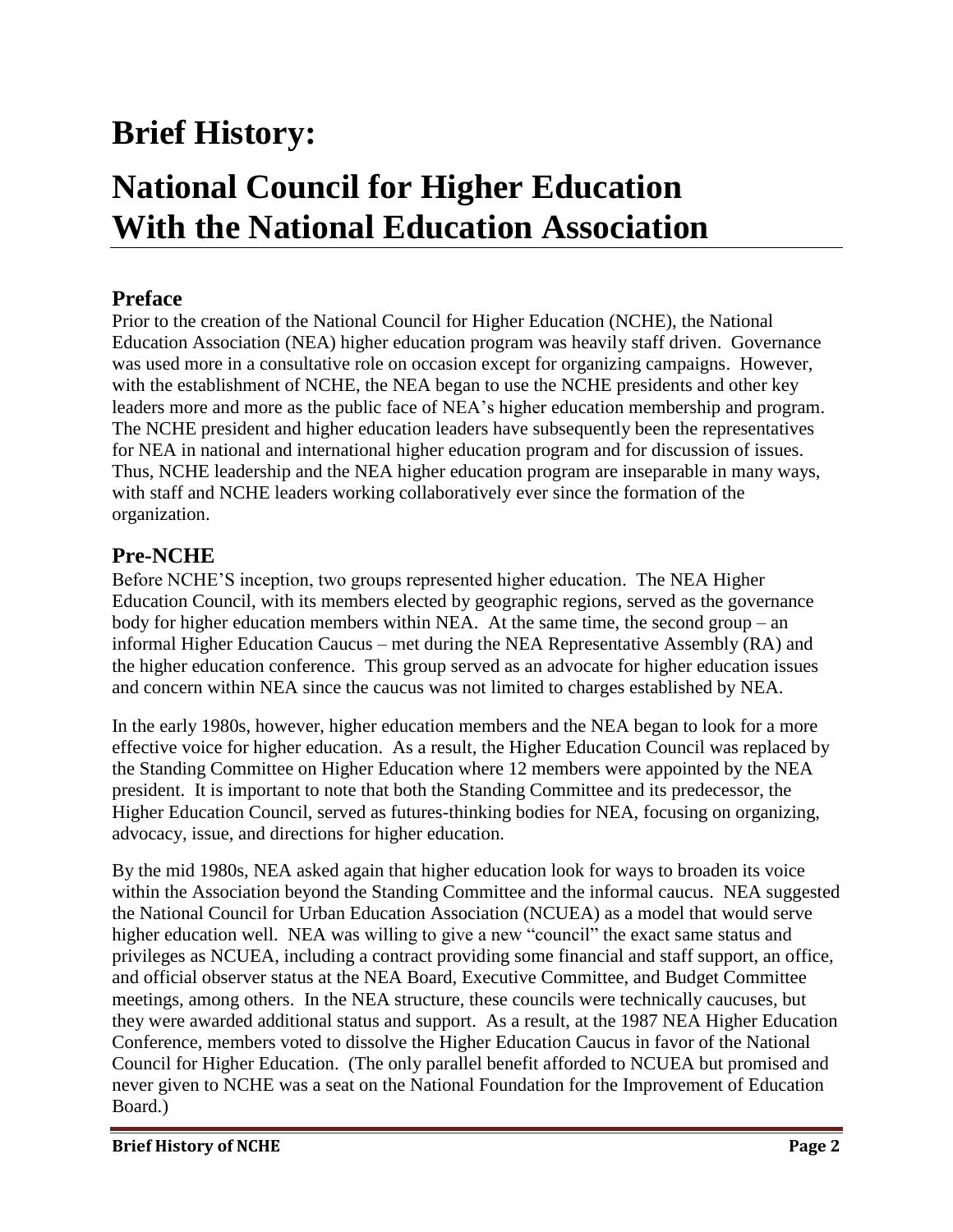During this period, Ken Magill, former president of the United Faculty of Florida, joined NEA's communications staff. Under his stewardship, higher education members agreed to forgo receiving NEA K-12 focused publications in exchange for three higher education publications: the *NEA Advocate* (newsletter approximately 10 times higher a year), the *NEA Almanac of Higher Education*, and *Thought and Action*, a refereed journal with a group of NEA higher education faculty serving as the review panel. The latter was a first for NEA since it was ceding editorial control.

## **James Davenport, 1987-1989**

#### **First President**

In February 1987, at the Monteleone Hotel in New Orleans, higher education members voted to dissolve the Higher Education Caucus and approved the Constitution and Bylaws for the NCHE. Jim Davenport, Washtenaw Community College, Michigan, was elected the first president. Carol Gaede, Inter-Faculty Organization, Minnesota, was elected vice president, and Roger Knutsen, Green River Community College, Washington, was elected secretary/treasurer. In February 1989, in Orlando, Florida, Davenport was elected to a second term. Ann Shadwick, California Faculty Association and San Francisco State University, was elected vice president. Knutsen continued as secretary/treasurer.

#### **Early Advocacy for NCHE**

During his terms as NCHE President, Davenport set the tone for NCHE's visibility at NEA. At Executive Committee and Budget Committee meetings, he was granted the privilege of asking questions and providing input from the higher education perspective on issues under consideration. He served as an emissary for higher education members and NCHE, making sure that both membership and NEA staff understood the importance of higher education. He attended many state functions and visited higher education locals/chapters, working to build membership in NCHE and to convey the importance of higher education members being a strong voice within NEA and their states. He also led the NEA delegation to the International Conference of University Teaching Organizations (ICUTO) higher education conference in Norway.

## **Ann Shadwick, 1989-1995**

Following Davenport's untimely death in May 1989, Shadwick became president at the close of the RA. Roger Knutsen was appointed vice president and served as both vice president and secretary/treasurer until the Regular Annual Meeting in February 1990 when he was elected vice president. Jean Peters, Oregon, was elected secretary/treasurer.

Shadwick was subsequently re-elected in 1991 and 1993. Knutsen served as vice president and, in 1992, Jim Rice, Quinsigamond Community College, Massachusetts, was elected secretary/treasurer.

#### **Research Center and Contract Analysis Systems Established**

The key accomplishment during these years for higher education members was the establishment of the NEA Higher Education Research Center and its advisory group of higher education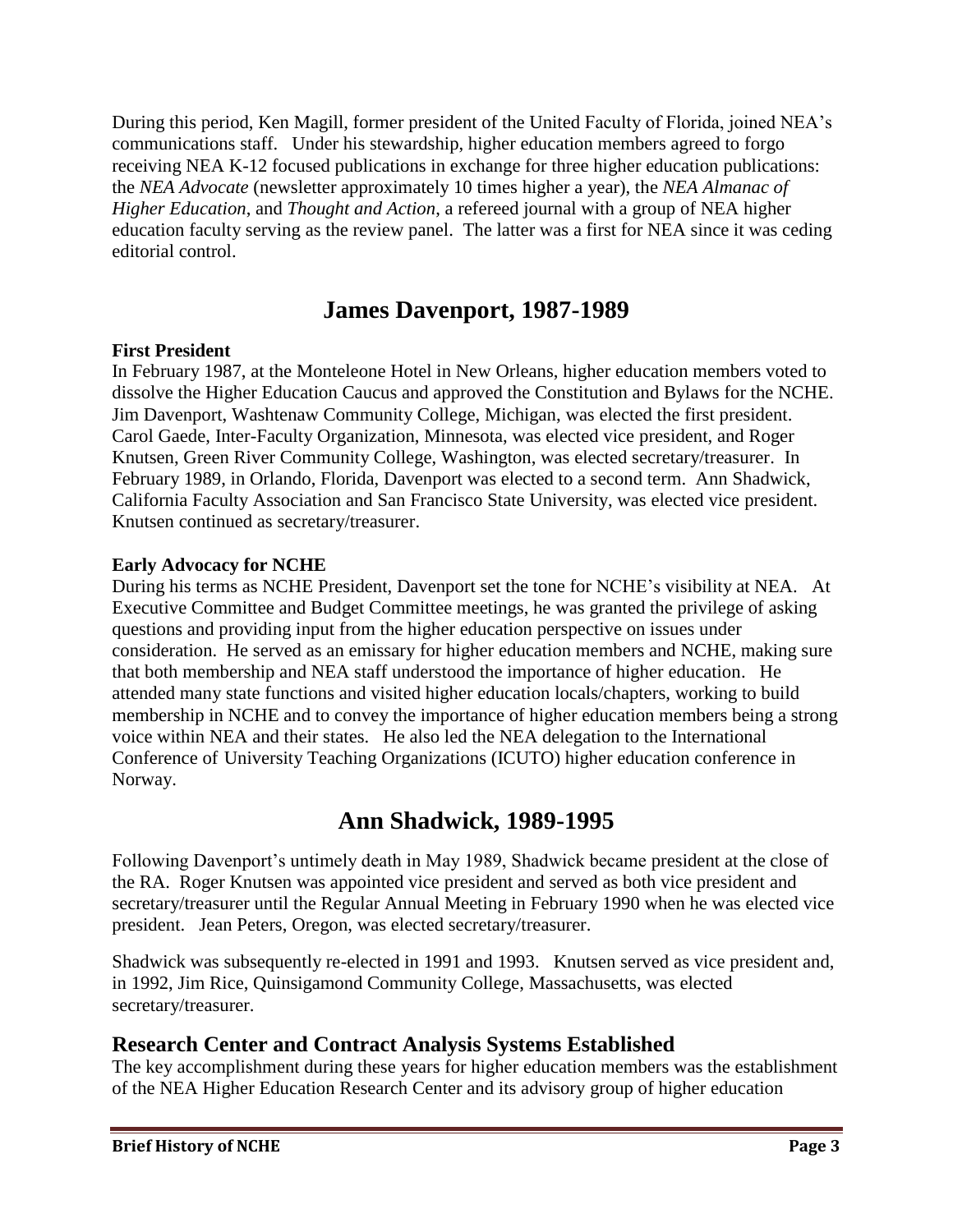members and staff. The first priority for the Center was to create the Higher Education Contract Analysis System (HECAS). Higher education members had been asking for contract analysis on a national basis for nearly 20 years. To support and help develop priorities for the new research center, the NCHE President, NEA higher education staff, and higher education leaders and staff from around the country were appointed to a new Higher Education Research Advisory Committee.

#### **Policies, Procedures, Awards Established**

During this period, NCHE's policies and procedures were developed and codified. As this occurred and practices were established, e.g., the vice president attended Board and other meetings, NCHE came into being. The James Davenport Memorial Award, given annually at the RAM, was also established.

In 1989, NEA established a Streamlining Committee to review NEA governance structure and member services. One of its recommendations merged the Higher Education Standing Committee into the Advisory Committee on Membership, where K-12, ESP, and higher education members sat in equal numbers, and a first in NEA. The NEA president agreed that each constituency group's president would serve as a co-chair with the NEA vice president and that the NCHE President would serve as the chair of the higher education portion of the committee. Unfortunately, the Streamlining Committee's second recommendation, establishment of a guaranteed "add on" to the NEA Executive Committee for higher education and education support personnel (ESP) if a representative of these groups were not elected to regular seats, failed at the RA.

While the Advisory Committee on Membership (ACM) afforded an opportunity to discuss issues with colleagues across the spectrum of membership (K-12, ESP, higher education, students, and retired), the Committee's primary function was to deal with New Business Items (NBIs) adopted by the NEA Representative Assembly. Due to the time required for working on these NBIs and also developing the theme and framework for the Higher Education Conference, the Higher Education Subcommittee of the ACM was not able to spend significant time anticipating future needs, issues, and goals for higher education members. As a result, NCHE, working in conjunction with NEA staff, began to assume more of the planning and futures-thinking roles that had previously been the purview of higher education governance committees.

In addition, the higher education program was expanded to include an annual Critical Issues Seminar, which each year focused on an issue of urgent concern to higher education members, explored all aspects of the issue, and made recommendations for NEA program and policy. NCHE leaders worked with NEA staff to select the topic and set the agenda for this issues meeting.

#### **NCHE and NEA Pave International Path**

Until this point, NEA had no consistent presence within the international higher education community because appointments to international forums had been treated as "perks." Because NEA had no voice or influence, NEA began the practice of using the NCHE President as the key governance appointee along with a regular staff person to participate in these discussions. This practice has continued to the present and has lead to real involvement of NEA in international higher education work.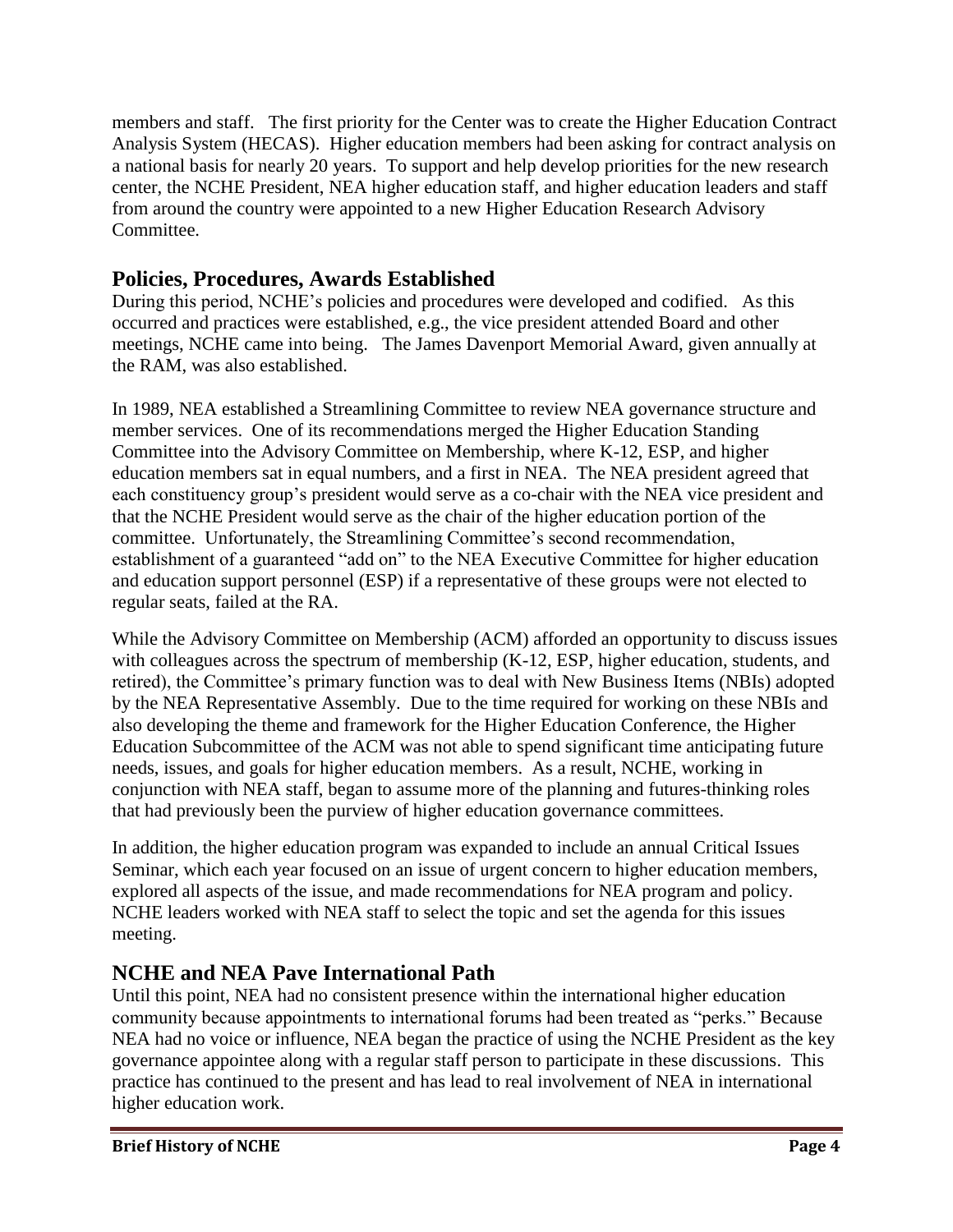As NCHE President, Shadwick represented NEA at local and chapter meetings across the country to help organize membership and represent the higher education governance face of NEA. She led the NEA delegation to several international conferences in Europe and New Zealand. She served on an initial planning committee for Education International to discuss building a higher education program and was then appointed to the EI Further and Higher Education Committee. Following her term as NCHE President, she completed her EI term and served on the higher education conference planning committee when EI reorganized its committee structure.

During Shadwick's presidency, NEA began the practice of sending the NCHE president to serve as a member of the Advisory Board for the National Center for the Study of Collective Bargaining in Higher Education and the Professions (NCSCBHEP). In addition to the NCHE president, one staff person and one higher education NEA member, appointed by the NEA president, also sit on this board.

## **Roger Knutsen, 1995-1999**

In 1995, Roger Knutsen, Green River Community College, Washington, became the third NCHE President. Jim Wilson, Broward Community College, Florida, was elected vice president and Jim Rice continued as secretary / treasurer. Knutsen was re-elected in 1997, and Kathy Sproles, Hartnell College, California, was elected vice president. In 1998, Gloria Wagener, Saginaw Valley State University, Michigan, became secretary/treasurer.

#### **Programmatic and Budget Support Increase**

Key accomplishments during this period were increases in NEA's programmatic budget support for higher education – not without great effort and lobbying by NCHE. Much of the president's time and energy was also spent working on the Reauthorization of the Higher Education Act and the 50 percent rule to require that federal money or student loans could only go to institutions where at least 50 percent of their classes/programs were "on the ground." Work also began on broader issues affecting higher education such as intellectual property rights. During this period, the first Future of Higher Education CD was also released.

## **Barry Stearns, 1999-2003**

In 1999, Barry Stearns, Lansing Community College, Michigan, became the fourth NCHE President. Kathy Sproles continued as vice president and Gloria Wagener continued as secretary/treasurer. All three served through 2003.

#### **Emerging Leaders Academy Established; Distance Ed Debated**

The key accomplishment during this period was the creation of the NEA Higher Education Emerging Leaders Academy to identify potential leaders and give them leadership training as well as an understanding of NEA and its programs for higher education. Ideally, the goal was to prepare members for leadership roles in their chapters, locals, and states.

During these years, as distance education became more and more an issue for higher education members, NCHE led policy debates within NEA related to distance education and professional development. At this time, NEA began looking at an internal academy which might utilize distance education to support professional development needs of all NEA members.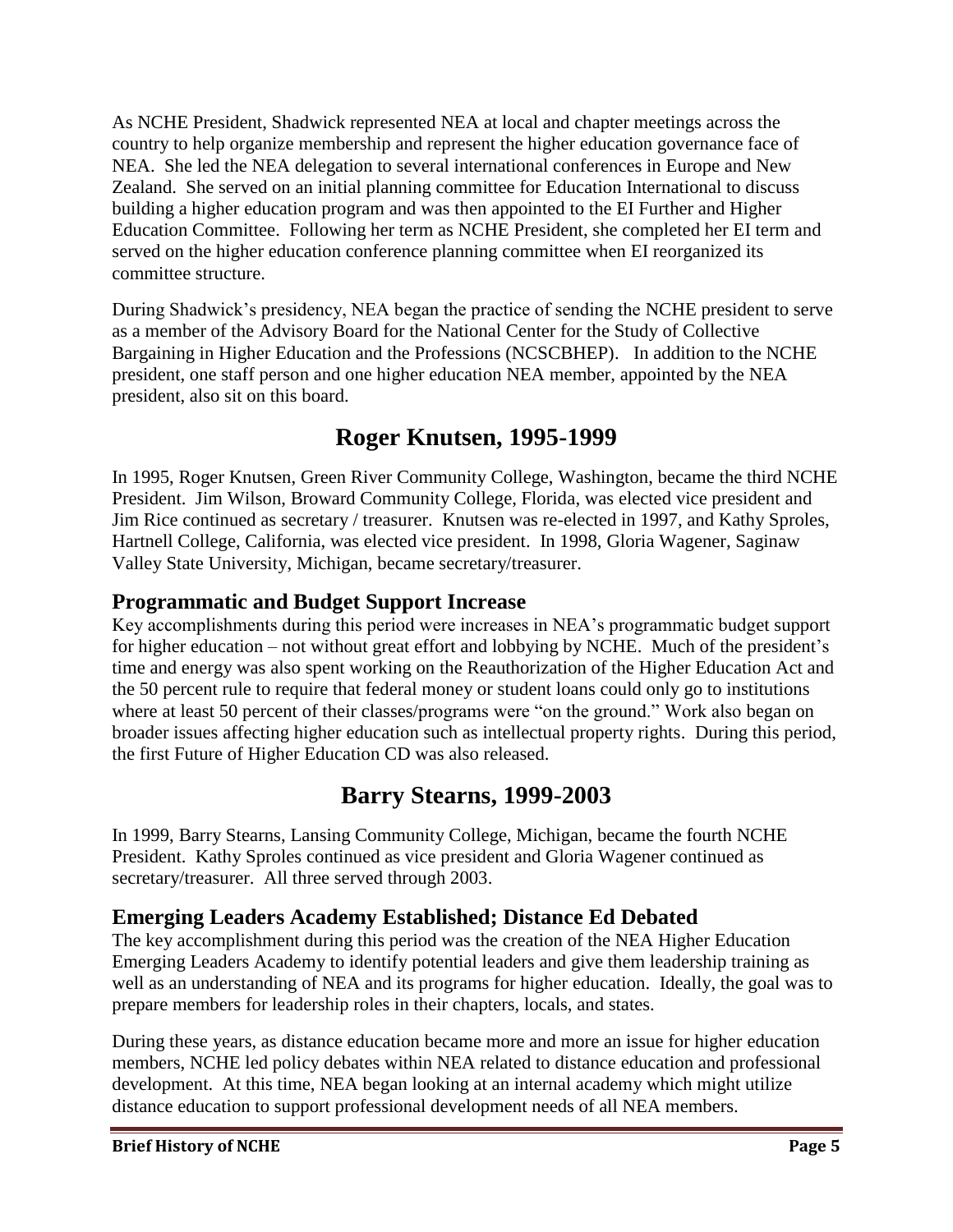#### **Adjunct Faculty Dues Structure; Globalization**

In addition, NCHE spearheaded the effort to develop a partial dues structure for adjunct faculty and received support from NEA and NEA's Education Support Professionals members. That dues structure exists today.

As president of NCHE, Stearns led delegations to several meetings in Europe, as well as to EI's International Higher Education Conference in West Africa. As the issue of globalization became an increasing focus for EI, an international task force of 13 leaders from around the world, including Stearns, was appointed to examine globalization's impact higher education.

NEA also sent Stearns, as NCHE president, to several campuses where problems existed. For example, when the University of Hawaii Professional Assembly (UHPA) was on strike, he was there to give support and to interact with its members.

## **Kathy Sproles, 2003-2007**

In 2003 Kathy Sproles, Hartnell College, California, became the fifth NCHE President. Stan Jackson, Westfield State University (formerly Westfield State College), Massachusetts, was vice president from 2003-2005, and Jim Rice, Quinsigamond Community College, Massachusetts, was vice president from 2005-2007. Gloria Wagener, Michigan, completed her term in 2006, and she was succeeded by Christine Domhoff, Youngstown State University, Ohio. During Sproles' tenure as president, the NCHE Constitution was amended to include a membership chair on the NCHE Executive Committee.

#### **Workgroup for Online Learning**

Key accomplishments of Sproles' presidency included coordinating and chairing the Workgroup for Online Learning, an NEA-wide task force that made recommendations for creation of the NEA Academy, the vehicle used to provide distance education and professional development to NEA members. The Workgroup's discussions also led to the creation of the Content and Quality Review Board, the body that provides quality assurance standards for any courses/programs offered through the Academy.

#### **Contingent Academic Worker Action Plan**

At the 2004 NEA Representative Assembly, NCHE and higher education members advocated for rights of contingent academic workers through NBI 2004-60. This NBI was referred to the Higher Education Subcommittee of NEA Advisory Committee on Membership. Chaired by NCHE President Sproles, this Subcommittee authored NEA's Contingent Academic Worker Action Plan. The plan was accepted by NEA's Executive Committee, and it allocated \$100,000 to implement the recommendations to improve the working conditions for contingent faculty and staff. Funding for this program continued through two biannual budgets.

International issues continued to be a focus of NCHE during Sproles' term. In addition to attending several EI meetings and chairing the delegation to the 2005 EI Conference on Higher Education and Research in Melbourne, Australia, the NCHE president represented NEA at the  $9<sup>th</sup>$ UNESCO/NGO Collective Consultation on Higher Education in Paris.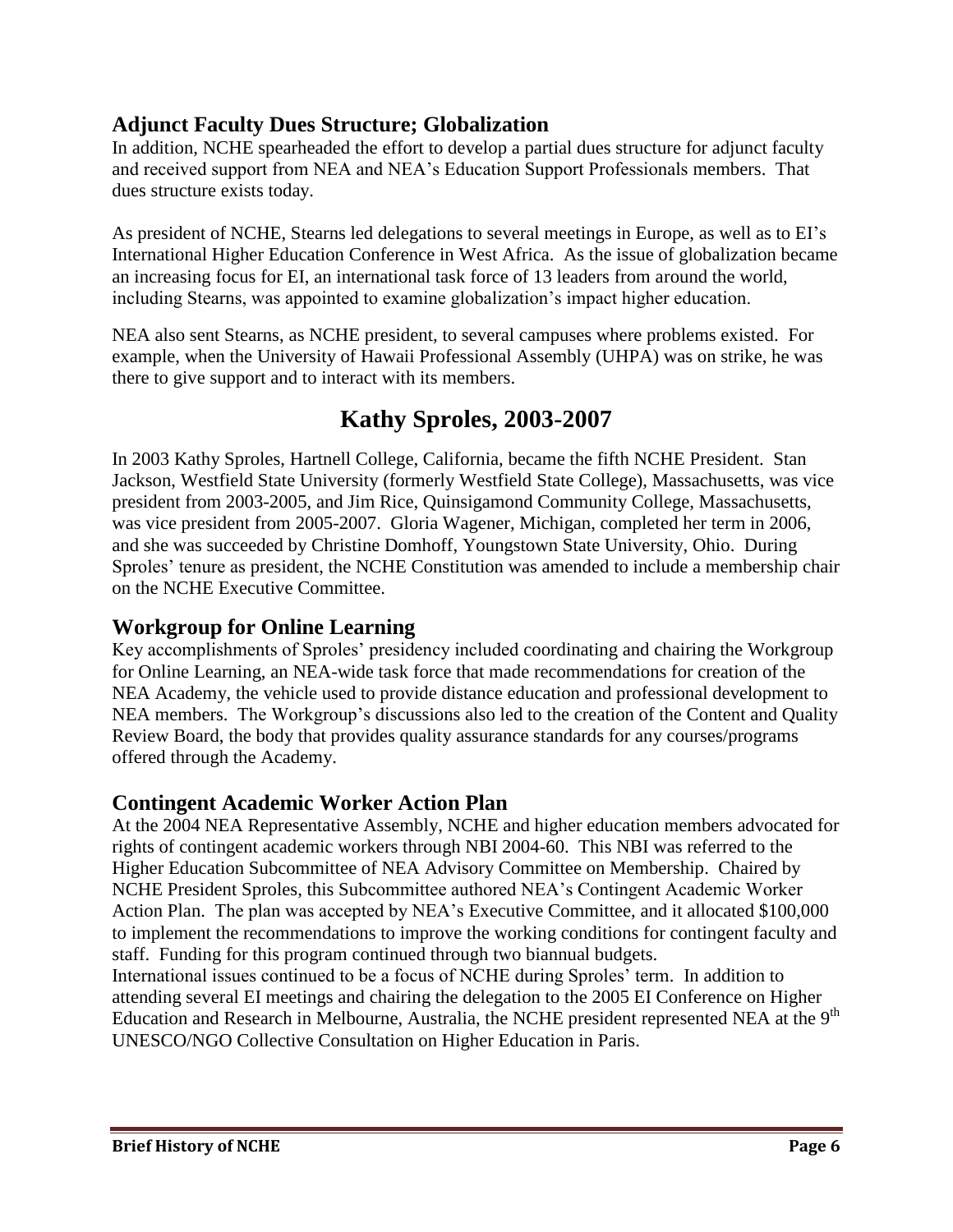#### **EI North American Sector; Globalization Cadre**

Since the beginning of NCHE's active involvement in Education International, there had been interest in having periodic meetings of EI's North American Sector, which includes Canada, the United States, and the Caribbean. It was also thought that perhaps Mexico should be included due to similar interests. Sproles, together with the help of NEA higher education staff and David Robinson from the Canadian Association of University Teachers (CAUT), activated this group to discuss North American positions and to propose new business items prior to the meetings of the EI World Congress and EI Higher Education Conferences. NEA hosted the first Sector meeting, and this group continues to meet at least yearly.

Also, realizing that a number of NEA's members and staff were interested in and affected by international transactions but lacked background information about many of the complex issues, in 2005 Sproles coordinated an Association-wide seminar on Globalization, the General Agreement on Trade and Services (GATS), and Education. This seminar culminated in the establishment of an NEA Higher Education Globalization Cadre that further expanded international expertise among the membership.

#### **Task Force Examines Dues**

During Sproles tenure as president, a new business item was presented at an NCHE regular Annual Meeting (RAM) that directed the NCHE to establish a task force to review what higher education members, chapters, and locals were getting for their dues from NEA. That task force consisted of President Kathy Sproles, Vice President Jim Rice, and NCHE members Tom Auxter, Florida, Catherine Boudreau, Massachusetts, and Gazi Rahman, IIIinois. The task force met in Denver, and after its productive meeting, Sproles met with NEA leadership, and NEA responded to a number of concerns. This taskforce was never disbanded but held in abeyance pending a resurrection of the concerns that triggered its creation.

## **Jim Rice, 2007-2013**

In 2007 Jim Rice, Quinsigamond Community College, Massachusetts, became the sixth NCHE President. Jane Munley, Luzerne Community College, Pennsylvania, was elected vice president. Christine Domhoff, Ohio, continued as secretary/treasurer. Munley resigned later in 2007, and Catherine Boudreau, Massasoit Community College, Massachusetts, was appointed vice president. She was elected to the position in 2009. In 2012, Cynthia Schneider, Michigan State University, was elected secretary/treasurer.

#### **NEA Reorganizes**

In addition to all the normal issues of advocacy, legislation, and member visibility, this presidency faced many challenges as NEA went through several reorganizations. In the spring of 2011, NCHE successfully lobbied for, and the NEA established, an Office of Higher Education (again), only to see it dissolved one year later. In the latest reorganization, NEA's higher education program was dispersed throughout the NEA structure. NCHE's priority during these years was fighting to retain identity, programs visibility, and identifiable staffing for NEA's higher education members.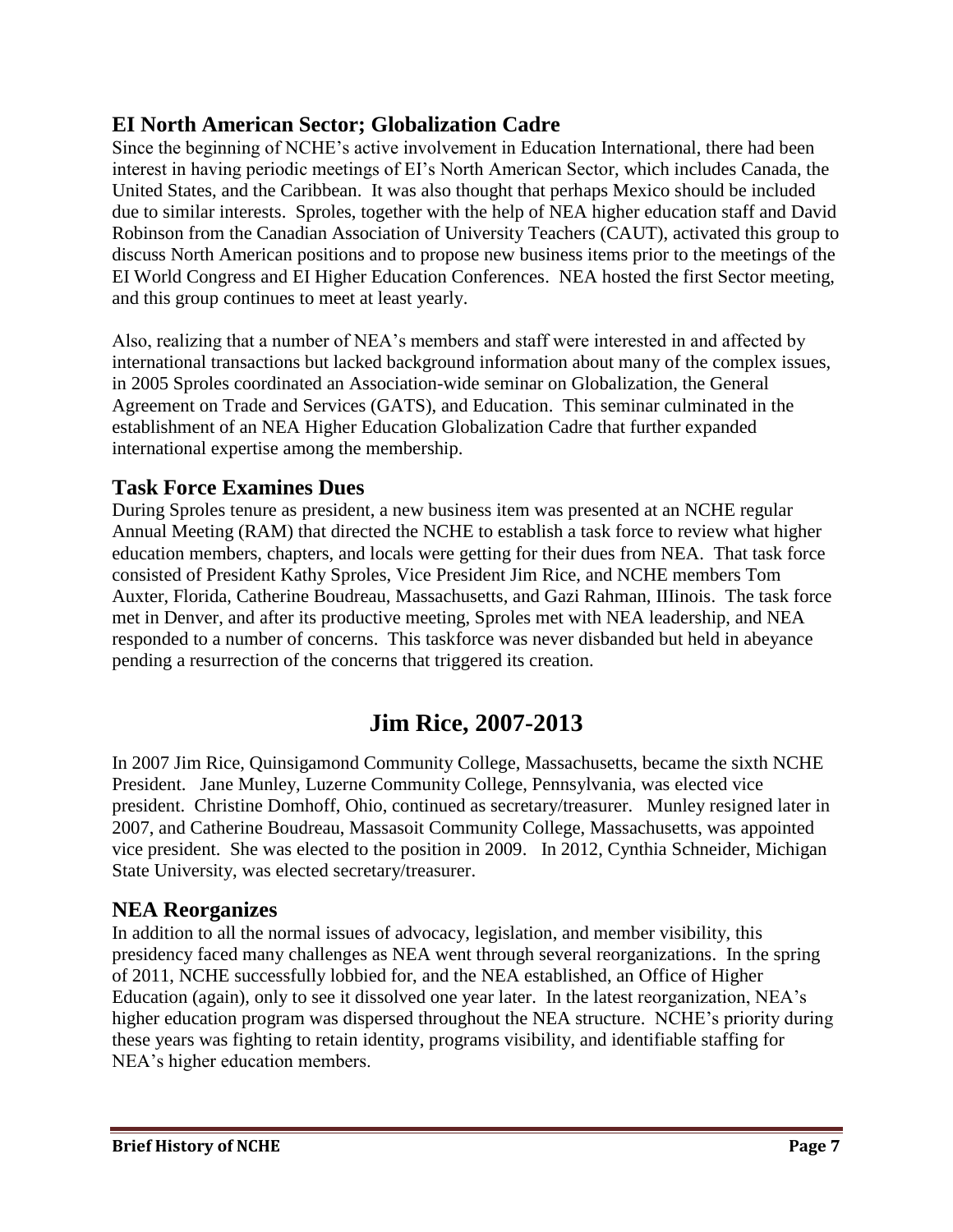#### **NEA Academy Offers Graduate Degree through For-Profit**

Another major issue was the creation of an NEA-sponsored online Master's in Education Program provided by the NEA Academy at a discount for NEA members. NCHE expressed concern that providers selected were private for-profit organizations with a less than strong interest in getting NEA higher education institutions on board. There was agreement that there would be an attempt to consider a variety of providers. Three providers were chosen: a public higher education institution, a non-profit organization, and a private for-profit.

After the Academy got started, concerns were raised by K-12 and higher education members over the NEA Academy's partnership with Walden University, a private for-profit institution and whether this choice conflicted with the Association's policies and positions. In response to the initial concerns, a moratorium on new partnerships with for-profit higher education institutions was instituted until a task force could review the issues raised and recommend next steps. In February 2012, the Task Force on For-Profit Colleges and Universities issued a report and recommendations. It was approved by the NEA Board of Directors at its February 2012 meeting. NCHE President Jim Rice was a member of the Task Force.

#### **National Membership Strategy**

In June 2009, the National Membership Strategy Task Force (NMS) was convened by the authority of NEA and the National Council of State Education Associations (NCSEA). In September, NMS submitted its report to the NEA Executive Committee. The report reviewed the five-year accomplishments of the NMS and made recommendations for the further development and refinement of that strategy initiative in support of NEA's Strategic Mission and Vision.

As part of its discussion, NMS reviewed the opportunities for membership growth in higher education and determined that there needed to be a specific national membership strategy focused on the growth opportunities in higher education. "The Task Force recognizes the untapped potential in the higher education market as well as the challenges in organizing this market, such as the need for issue identification, message development, service model creation and additional training of staff." Consequently, NMS recommended to the NEA Executive Committee that a separate task force be convened to "create a national strategy to grow the Higher Education membership." The Executive Committee approved this recommendation, and in 2011, the NEA Executive Committee approved the recommendations of the Task Force on Higher Education Membership. NCHE Vice President and NEA Board member Cathy Boudreau served on both Task Forces.

At the close of Rice's presidency, higher education within NEA remained difficult to identify. With the higher education program dispersed throughout the NEA, it is difficult to contact a particular person with a general, overall view and knowledge of higher education within NEA. Communication for NCHE is limited because higher education is no longer included in the higher education staff's communications.

#### **Theresa Montano, 2013-2015**

Theresa Montano was NCHE president from 2013-2015. She is a professor of Chicana/Chicano Studies with an emphasis in education at California State University, Northridge (CSUN).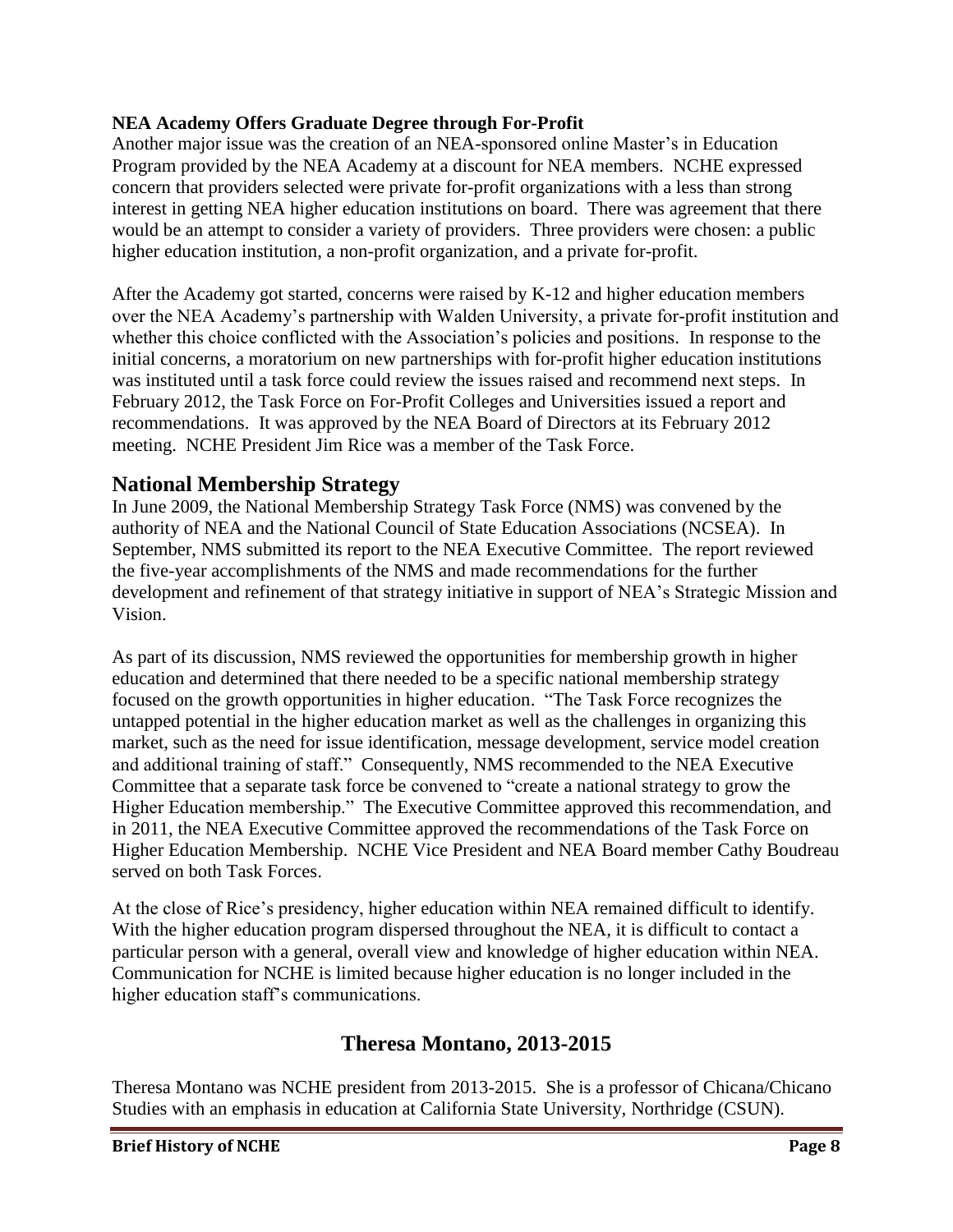#### **Degrees Not Debt**

A key focus of Montano's presidency was a focus on student debt. During her tenure, NCHE was instrumental in the development of the Degrees not Debt campaign in NEA. For the first time in recent history, NEA centered a higher education issue in the NEA political and educational platform. NCHE worked to sponsor an NBI #33 at the NEA RA 2014, calling for a week of action. The campaign was to address the problem that college is increasingly unattainable for too many families, and existing student debt is quickly becoming a barrier to the "American Dream."

The NEA Student Program and the National Council for Higher Education were primary drivers. Local affiliates and student groups mobilized and held a variety of different actions. Hispanic Serving Institutions (CA and TX) and Historically Black Colleges and Universities (AL, FL) were the focus of many of the affiliates.

The NEA's Degrees Not Debt Week of Action was a success. Thousands of members participated in on-the-ground events and digital engagement. The campaign made a splash in the media and helped tens of thousands of people learn more about their options on reducing debt and/or monthly payments

Other highlights from the Week of Action included 36 NEA events in 16 states, 16,340 pledge cards were signed and collected, NEA President Lily Eskelsen Garcia appeared on 14 national and local radio shows and Senator Elizabeth Warren (D-MA) held a tele-townhall with NEA President Eskelsen-Garcia on Public Service Loan Forgiveness, attended by over 8,000 NEA members.

#### **Campaign for the Future of Higher Education; New Faculty Majority**

Another initiative during Montano's tenure involved building key alliances. NCHE became a leader in the national Campaign for the Future of Higher Education. CFHE is a coalition of many higher education unions. As an active member of CFHE, NCHE participated in the Seventh National Gathering of the Campaign for the Future of Higher Education's "Building Alliances for Access, Equity and Quality in Higher Education." This meeting was the first time, CFHE sought to include organizations outside the ranks of faculty and staff, is an important step toward our goal of developing the broad alliances needed to ensure meaningful access to quality higher education for all sectors of our society.

A stronger bond was also created with the New Faculty Majority. NFM was invited to participate in the larger coalition to secure unemployment insurance for contingent faculty, loan forgiveness for contingent faculty and other important issues.

#### **MOOCs**

NCHE highlighted and challenged NEA's participation in Massive Open Online Courses (MOOCs), calling attention to the perils of on-line universities like WGU (Western Governors University). The proliferation of on-line courses ere attracting media attention, groups like Udacity and Coursera were taking over university teaching in the United States and abroad. An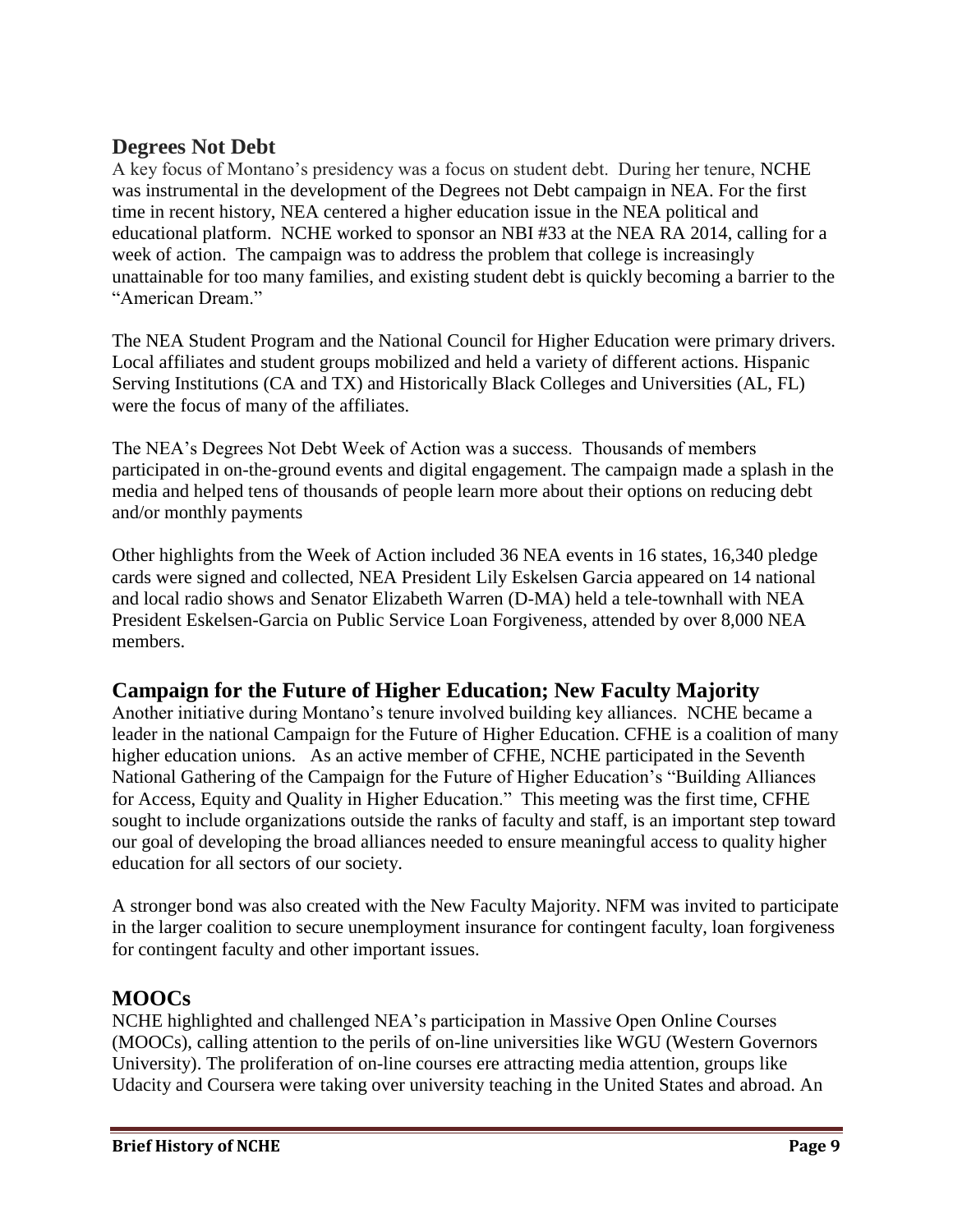entire issue of Thought and Action was devoted to exposing the efforts to privatize the university by relying on out-sourcing faculty work to on-line profiteers.

### **Ed-TPAs**

On another front, NCHE lead the fight in the NEA against the Pearson company's "Teacher Performance Assessment" (Ed-TPA). In spite of fierce resistance from NEA leaders and staff, NCHE successfully passed NBI 5 at the NEA RA 2014 that called on NEA to form a representative task force of NEA members to explore the use of teacher performance assessments for pre-service teacher candidates.

The task force lead by NEA Executive Committee member, Joyce Powell, was comprised of NEA members from throughout the nation. The committee included the NCHE president, two NEA student members, staff of the Teacher Quality department, four members of higher education and several classroom teachers. The taskforce developed and forwarded policy recommendations for developing valid teacher performance assessment for those entering the profession. The NEA Board of Directors passed the policy at the May Board meeting in 2014. The policy adopted by the NEA RA in 2015 remains intact today.

#### **Unemployment Insurance and Loan Forgiveness for Adjuncts**

Unemployment insurance for adjunct faculty was also a key issue for NCHE during this time. After several iterations, a coalition of faculty unions and organizations authored a joint letter to the Department of Labor, requesting that the Department put the onus on the employer to clarify employment status to establish that an offer is not contingent. The letter was sent; a meeting was held; and NCHE/NEA continues to work on this issue.

On a related front, NCHE pressed for a webinar on Public Service Loan Forgiveness for parttime faculty. The discussion centered on Education Act and Public Service Loan Forgiveness and their impact on full-time and part-time faculty. Senators Durbin and Franken introduced legislation to expand eligibility for the Public Service Loan Forgiveness program to adjunct/parttime faculty. NEA and NCHE were supporters, along with SEIU, AFT, USSA, and the aerospace workers' union. NCHE continued to lobby for loan forgiveness for contingent faculty to the present.

#### **Remedial and Developmental Education; Gainful Employment**

NCHE successfully lobbied for the passage of NBI 2014-02 regarding remedial and developmental education. The rationale was that remedial and developmental education at the college level and the funding for such programs/courses are being threatened. NCHE argued that NEA should elevate awareness of this movement and the need for state funding of such programs/courses.

Also during this time, NCHE/NEA lobbied for new regulations to ensure that for-profit colleges and non-degree programs improve their outcomes for students, or risk losing access to federal student aid. These "gainful employment" regulations were passed and will hold career training programs accountable for putting students on the path to success, and protect consumers by preventing and investigating fraud, waste and abuse.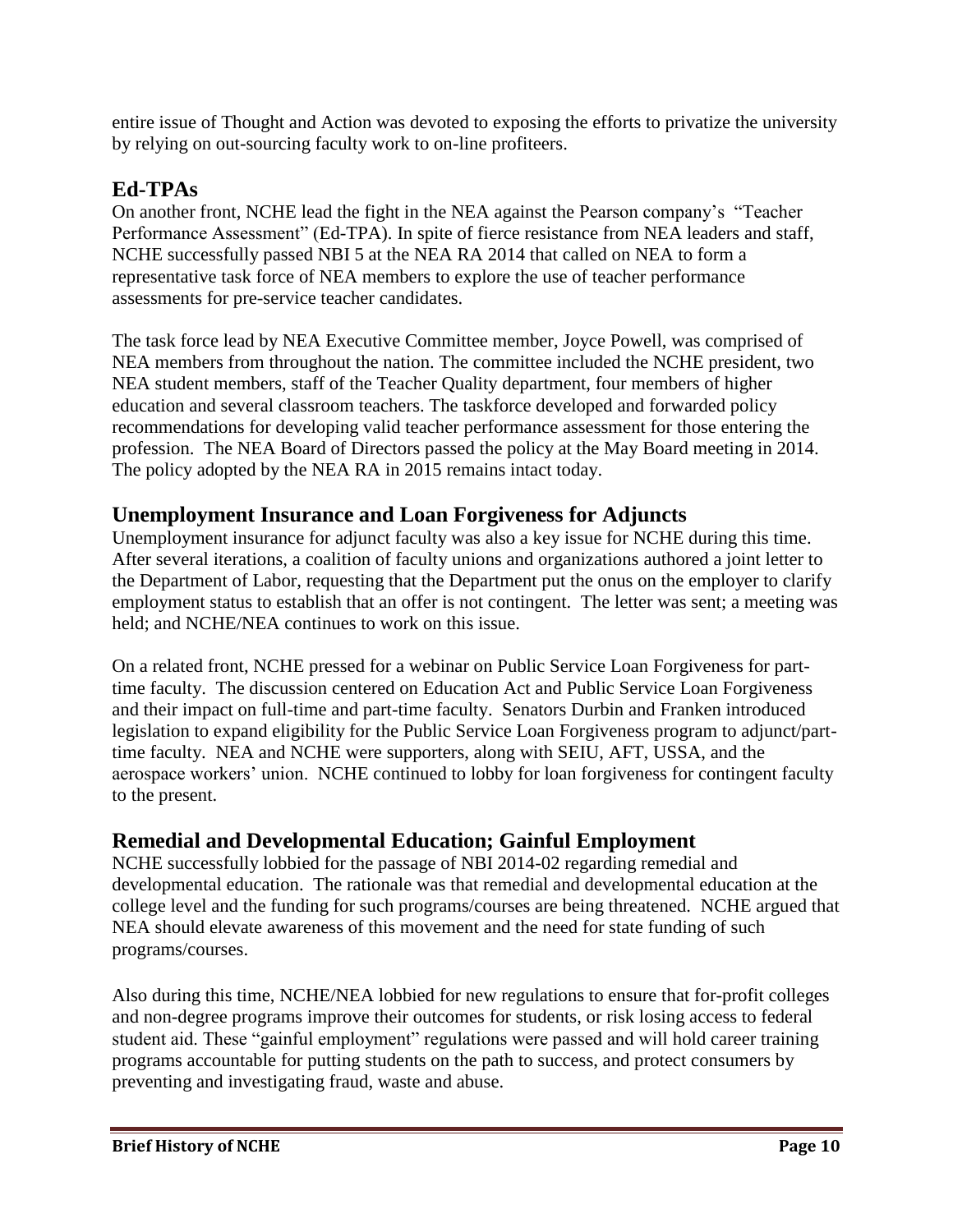#### **Ethnic Studies; College Rankings**

NCHE also successfully gained passage of an Ethnic Studies NBI, which called for the NEA president to write a letter on behalf of Ethnic Studies faculty and students. The battle for ethnic students continues to the present.

NCHE continued to lobby against a proposal by the Obama administration to rank colleges according to student test scores and to use that ranking to decide federal funding for universities and college. In a letter to Secretary of Education, Arne Duncan, NEA President Eskelson-Garcia declared that NEA could not support the rating system proposed by the president nor would NEA support the framework for establishing such a system.

### **Issues throughout NCHE History**

From the very beginning, NCHE, and especially its presidents, have been engaged in representing NEA and higher education members in Congress during debates on issues such as the Reauthorization of the Higher Education Act. In addition, the NCHE presidents have either served on or represented NEA at special commissions related to higher education, such as the Spellings Commission. They have also monitored and attended, as necessary, various accrediting bodies and served on the advisory board for the National Center for Collective Bargaining in Higher Education and the Professions.

NCHE presidents have focused on maintaining and building the NEA higher education program, including staffing, publications, state relationships, K-12 relationships, and the branding of higher education within NEA. In addition, work has included attending meetings and maintaining relationships with the AFT and AAUP as well as making presentations at various meetings and working directly with NEA higher education locals.

Some topics that have continued to consume NCHE include the status and working conditions of contingent faculty, distance education and the explosion of MOOCS, and the globalization of higher education.

In addition to the visibility of higher education and cohesion of its programs and staff, the NEA Academy continues to be an issue. NCHE strongly supports this program and "its efforts to provide quality online courses and programs for NEA members." However, NCHE remains concerned that our partnerships are with providers that represent our commitment to our resolutions, and the Task Force recommendations, and do not undermine those institutions and members that NEA represents. The NEA Academy and its online course/program offerings first became a concern during Barry Stearns' tenure, reappeared in Kathy Sproles' and Jim Rice's presidencies, and continue to the present.

The biggest issue that remained, however, was the lack of a clear, definable higher education program and the lack of a readily identifiable center and staff for higher education within NEA. This also included ongoing concerns about the lack of updating of the NEA Higher Education and NCHE web pages.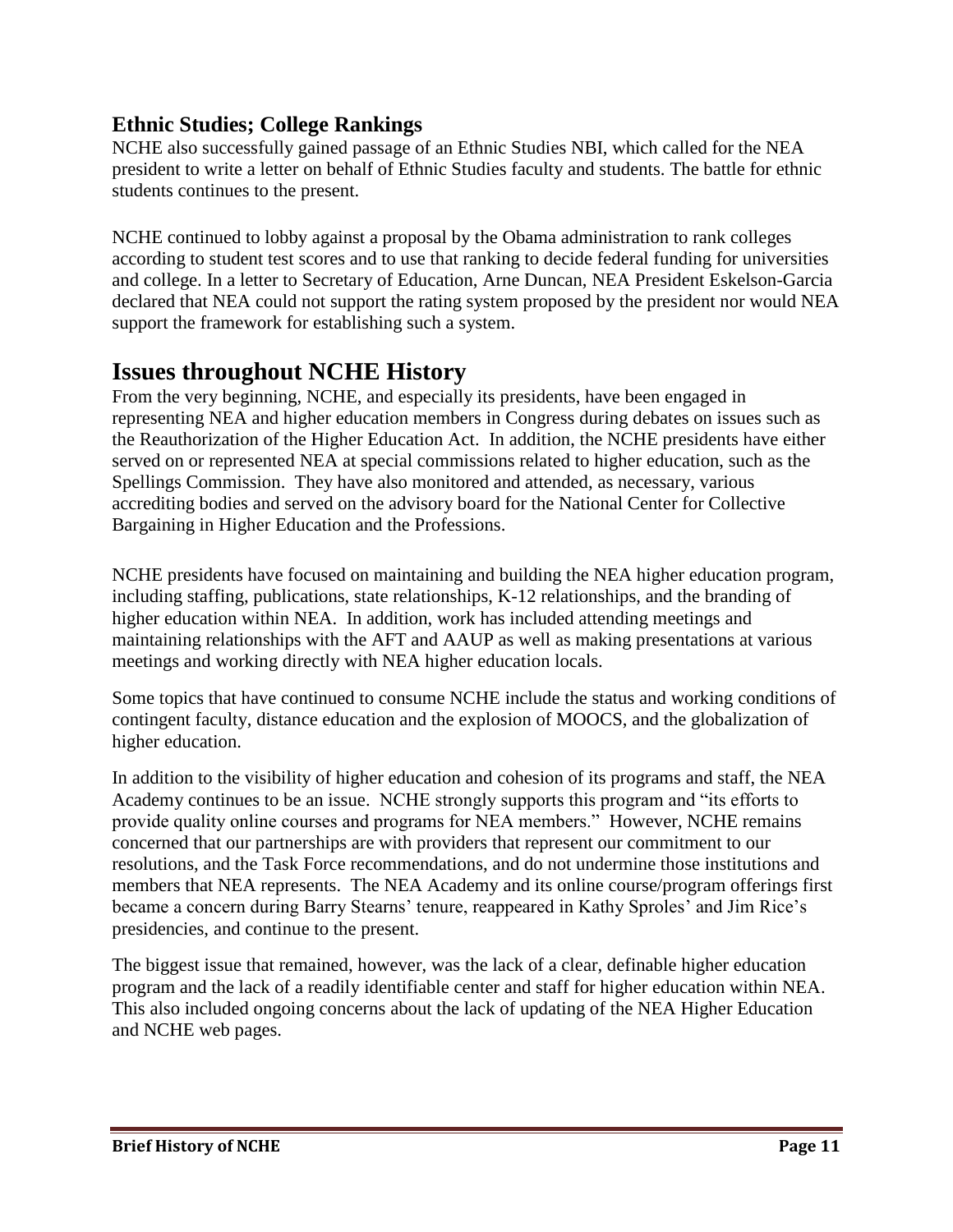## **International Involvement**

As stated previously, since the creation of NCHE, its president has served as NEA's primary appointee to international higher education conference. Prior to the creation of EI in 1993, NEA participated in the International Conference of University Teachers Organizations (ICUTO). After the founding of EI and the requirement that all of NEA's international activities be conducted through EI, NEA leaders worked within both groups to convince all ICUTO members of the importance of EI. Within a few years, all but one joined EI, and ICUTO dissolved into the EI's international higher education conferences.

Due to the appointment of NCHE president Shadwick to early EI committees, NCHE was integrally involved in the initial development of EI's higher education program and policies. From its inception, EI has dealt with key international issue such as the impact of the General Agreement on Trade in Services (GATS), intellectual property and copyright treaties, globalization of higher education, across border and distance education, and academic freedom, among others. There also has been a real awareness of and an effort to understand the disparity and differences that exist within higher education in the developing world as compared to the developed world.

A complete record of reports from various meetings and international conferences was compiled and files placed in the NCHE office and NEA's Office of International Relations. Documents include ICUTO (1982-1998), Education International and Other (1991-2007), International Documents Related to Higher Education (from UNESCO recommendation 1997 to the 2006 report on the application of the recommendation), and GATS (2004-2006).

## **Workload of the NCHE President**

It is also worth noting that because NCHE presidents have minimal release/ reassigned time and the job is essentially a full-time job, the work demands and the need to stay on top of higher education issues both nationally and internationally and within NEA make this an extremely demanding assignment. In addition to all of the committee assignments, meetings, and consultations involved, the NCHE president has to maintain and update NCHE files in the office, which include records of international conferences, RAM and RA packets, fiscal records, and correspondence as well as other documents. In addition, the president needs to oversee and ensure that the NCHE database is maintained accurately and kept up-to-date. This holds true for the NCHE financial information; these documents need to be reconciled between the secretary/treasurer and the NEA Finance and Accounting Office. For a number of years, database maintenance has been a problematic area and particular attention to this area is essential to the health of NCHE. Another critical area is communications – publication of the NCHE News, the e-newsletter, and the NEA Board Reports need to be timely.

## **Conclusion**

The primary focus in putting together this brief history was to help higher education members, NCHE leaders, and NEA understand the long struggle by NCHE to help build NEA's higher education program. This awareness is all the more important given recent changes within NEA and a growing perception among higher education locals and members that higher education has less and less of a place within the NEA. We need a strong NCHE supported by our members and